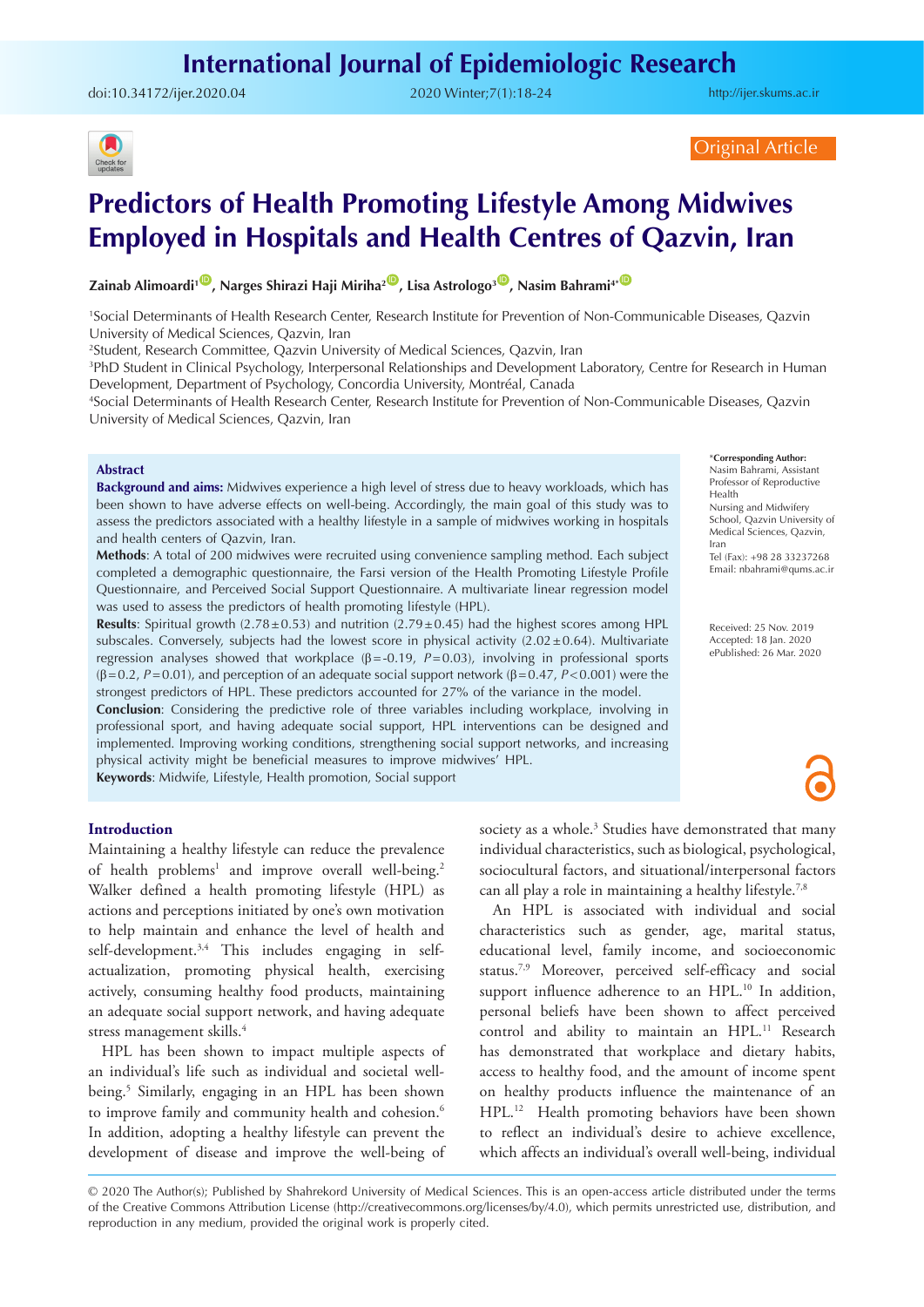and societal growth, and creativity.<sup>13</sup> Besides, health promoting behaviors have been shown to develop a sense of responsibility towards others, spiritual growth, stress management, interpersonal relationships, nutrition, and physical activity, which have been established as the six most important components of HPL.<sup>5,12</sup>

In the workplace, various studies have demonstrated positive benefits of encouraging healthy behaviors among employees.14 This movement is beneficial given that an individual's overall well-being benefits from adhering to an HPL.10,14 Results of a recent systematic review showed that poor health and wellbeing of health care staff are associated with poor patient safety outcomes such as medical errors.<sup>15</sup> Midwives are among health care providers who provide maternal and neonatal health care for mothers and their newborn children 16,17 in various settings (i.e., specialized hospitals, public hospitals, comprehensive health care centers).<sup>18</sup> Midwifery is associated with many physical and psychological stress factors due to the duties and responsibilities. Midwives experience a high level of stress due to heavy workloads, which has been shown to have adverse effects on well-being.18,19 The high level of occupational stress experienced in the midwifery profession can have an impact on job performance, leading to the loss of work and early retirement.<sup>18</sup> Furthermore, this occupation requires a long-time commitment, which may influence the individuals' ability to adequately meet their own needs and the needs of their loved ones outside of work. In addition, the long-time commitment may prevent the individual from engaging in other health promoting behaviors such as exercising.

Maintaining an HPL has a positive impact on workplace performance,20 well-being in the workplace, and family and social relationships.3 Accordingly, finding ways to improve the well-being of midwives can also have a positive impact on family relationships and workplace performance.<sup>19</sup> There is a current gap in the literature regarding the impact of healthy lifestyle behaviors on the well-being of midwives. The stressful nature of midwifery due to the responsibility of taking care of the mother and fetus simultaneously compared to other health-related fields makes it necessary to assess the factors affecting the HPL. Consequently, our study aimed to assess the predictors of HPL in midwives working in Qazvin, Iran.

## **Materials and Methods**

#### Subjects

The factors affecting HPL among midwives were assessed using a cross-sectional design. A total of 200 subjects were included in the study. Subjects were all midwives working in labor/delivery wards (n=83), prenatal and postpartum wards (n=59), and comprehensive healthcare centers (n=58) in Qazvin, Iran. Data were collected during the period from December 2017 to March 2018.

With a confidence level of 95%, a minimum Pearson

correlation of 0.20 between HPL and social support, and 80% power, the minimum sample size required was 194 subjects.

Convenience sampling method was conducted in this study. To be included in the study, subjects should (*a*) be employed as a midwife in a hospital or healthcare centers, (*b*) have at least six months post-graduate work experience as a midwife, (*c*) not have physical conditions that prevent exercise, (*d*) not have any psychological illness, and (*e*) not be on medication associated with a physical or mental illness. Subjects were also excluded if they were currently undergoing stressful situations (i.e., death of a loved one, physical injury, etc). Once consent was obtained, the subjects were given two days to respond.

## Measures

*Demographic questionnaire:* This questionnaire assessed individual, family, and social characteristics. The questionnaire was designed by the researcher and consisted of items assessing the subject's age, the marital status, spouse's age, education level, spouse's education, income, spouse's income, number of children, rotating work shift, social support, and daily commute to the workplace. The face and qualitative content validity of this questionnaire was approved by ten faculty members of the university.

*Health Promoting Lifestyle Profile (HPLP II; Walker, 1987):* The 52-item HPLP II is composed of a total scale and six subscales to measure behaviors in the theorized dimensions of health-promoting lifestyle: spiritual growth, interpersonal relations, nutrition, physical activity, health responsibility, and stress management. A score is obtained for overall health-promoting lifestyle by calculating the mean of the individual's responses to all 52 items; 6 subscale scores are obtained similarly by calculating the mean of the responses to subscale items. The use of mean scores rather than sums of scale items retains the 1 to 4 measurement of item responses and allows meaningful comparisons of scores across subscales. The items were rated using a 4-point Likert scale (never=1, sometimes=2, often=3, and routinely=4). Higher scores indicated that subjects had higher levels of an HPL.<sup>4</sup> The validity of Persian version of HPLP II has been assessed in the literature.<sup>6,21</sup>

*Perceived Social Support (PSS; Zimet et al, 1988):* This questionnaire included items to assess perceived social support across three domains: 1) family, 2) friends, and 3) other significant individuals. This questionnaire consisted of 12 items that were rated on a five-point Likert scale with 1 indicating complete agreement with the item and a score of 5 indicating complete disagreement with the item. In a recent study, Cronbach alpha coefficients varied from 0.86 to 0.90 across the three domains and an average Cronbach's alpha coefficient of 0.86 was obtained for the entire instrument.<sup>22</sup> Furthermore, the Persian version of this measure has demonstrated adequate psychometric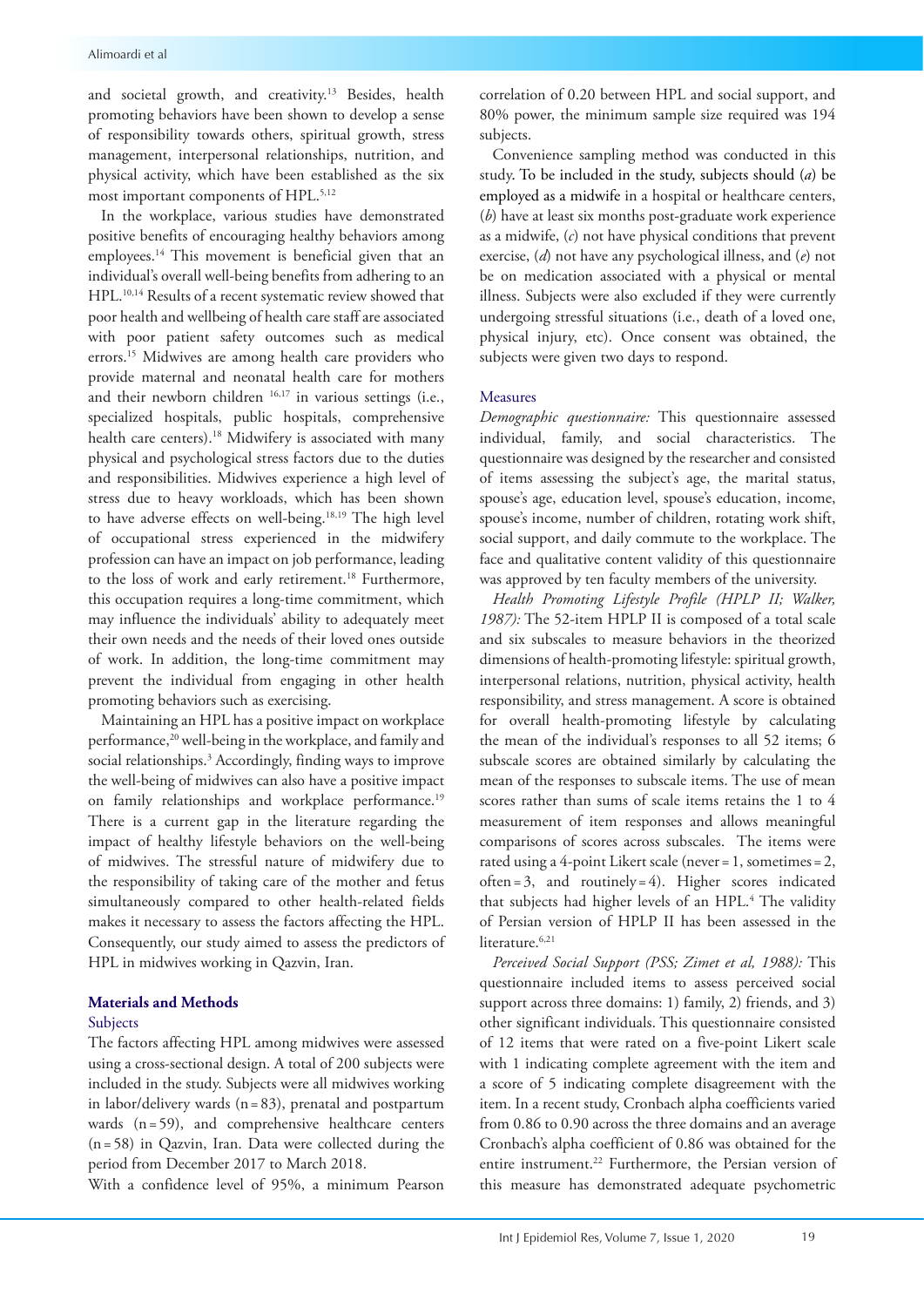properties in a previous study.23

#### Statistical Analysis

Descriptive statistics (e.g., frequency and percentages for qualitative data; mean and standard deviation for quantitative data) were used for data analysis. The assumption of normality was assessed using the Kolmogorov-Smirnov test. Using the enter mode, a linear regression model was conducted to examine the strength of the various predictors of HPL. A univariate regression analysis was performed for all independent variables and those that significantly predicted HPL (e.g., spouse's education level, spouse job, workplace, working department and distance to the workplace by car, being a professional athlete, and perceived social support) were included in the multivariate regression model. In the regression analyses, nominal independent variables with more than two categories were coded as dummy variables. None of the variables showed evidence for multicollinearity. All tests were analyzed using SPSS software version 25.0. A *P* value of less than 0.05 was considered statistically significant.

#### **Results**

The results of this survey on 200 midwives showed that their mean age was  $34.49 \pm 7.21$  years and the mean age of their spouses was 39 years. Their mean work experience was 9.68 years and they worked overtime (50 hours per month). Additionally, 73% of them were married. Most of them had a bachelor's degree (87%). The monthly income of 88% of the midwives was less than 30 million Rials (Iranian currency). The education level of 51.4% of their spouses was a bachelor's degree and 57.5% of them were employees. The monthly income of 54.7% of the midwives' spouses was less than 30 million Rials (Iranian currency). Moreover, 74% of the midwives were working in the hospital and 26% in the healthcare centers. Additionally, 69.5% of the subjects had rotational shift work and 30% had constant morning shift work. Distance from home to work was less than 15 km. Of all midwives, 96% used internet on a daily basis and 8.5% performed exercise professionally. The mean nightly sleep duration was 7.43 hours and the mean body mass index was 24.57. The level of perceived social support by friends, family, and others had a mean of 45.36. The demographic characteristics of the subjects were presented in Table 1.

The total score of HPL in subjects was  $2.53 \pm 0.42$ . The subjects were most likely to report engaging in spiritual growth  $(2.78 \pm 0.53)$  and nutrition  $(2.79 \pm 0.45)$  to promote a healthy lifestyle. In contrast, subjects were least likely to report engaging in physical activity  $(2.02 \pm 0.64)$ to improve well-being. These results are summarized in Table 2.

The results of the multivariate regression demonstrated that HPL scores were lower among subjects working in a social welfare hospital than other health care centers ( $\beta$ = 0.19; 95% CI: -0.44 to -0.02). Furthermore, engaging in professional exercise (β = 0.2; 95% CI: 0.09 to 0.66) and receiving adequate social support  $(\beta = 0.47; 95\%)$ CI: 0.01 to 0.03) predicted higher HPL scores (Table 3). Workplace, professional exercise, and perceived social support explained 27% of the variability in predicting HPL among subjects.

#### **Discussion**

External encouragement that promotes a healthy lifestyle has been demonstrated as a useful strategy to improve an individual's well-being.24 The present study is the first cross-sectional study conducted to assess the predictive factors of HPL among midwives. The results of the present study showed that midwives had moderate levels of HPL  $(2.53\pm0.42)$ . Moreover, these findings were similar to the earlier studies which assessed HPL among the staff of the healthcare centers in Iran,<sup>25</sup> American nurses,<sup>26</sup> Malaysian nursing students,<sup>27</sup> and undergraduate medical students from Nepal.28 The similar scores for individuals in medical fields across various cultures suggest that certain health behaviors seem to have a positive impact regardless of the context of the individual.

The results of this study showed that the highest scores of HPL belonged to the areas of spiritual growth and nutrition. The lowest HPL score was obtained for the domain of physical activity. Consistently, nursing students in Jordan,<sup>29</sup> Malaysia,<sup>27</sup> India,<sup>30</sup> and undergraduate medical students from Nepal28 also had the highest HPL scores in the domain of spiritual growth and the lowest scores for physical activity. Similarly, undergraduate students from Hong Kong also obtained the lowest HPL scores for the domain of physical activity.31 Similar trends were also discovered among a sample of Iranian women.<sup>21</sup> Despite the importance of physical activity as an independent risk factor for many health problems (i.e., osteoporosis, heart disease, and diabetes), 31-33 the lowest HPL scores were consistently obtained in the domain of physical activity. Meanwhile, the problem seems to be a long-standing public health issue.<sup>33,34</sup> Consequently, the well-being of individuals in the medical fields could be promoted by increasing the amount of physical exercise.

This study showed that employment in the social welfare hospital compared to other healthcare centers, public and private hospitals was associated with a reduced HPL score. Another result of this study was related to the impact of midwives' employment in the social welfare hospital on the HPL. This finding was not comparable with previous studies due to differences in the studied groups (e.g., medical group students, adolescents, females of reproductive age, medical staff) and the different duties of midwives in various hospital levels. In Iran, there are three types of hospitals including educational (affiliated to medical universities), private and social welfare. Given that social welfare hospitals provide more expanded insurance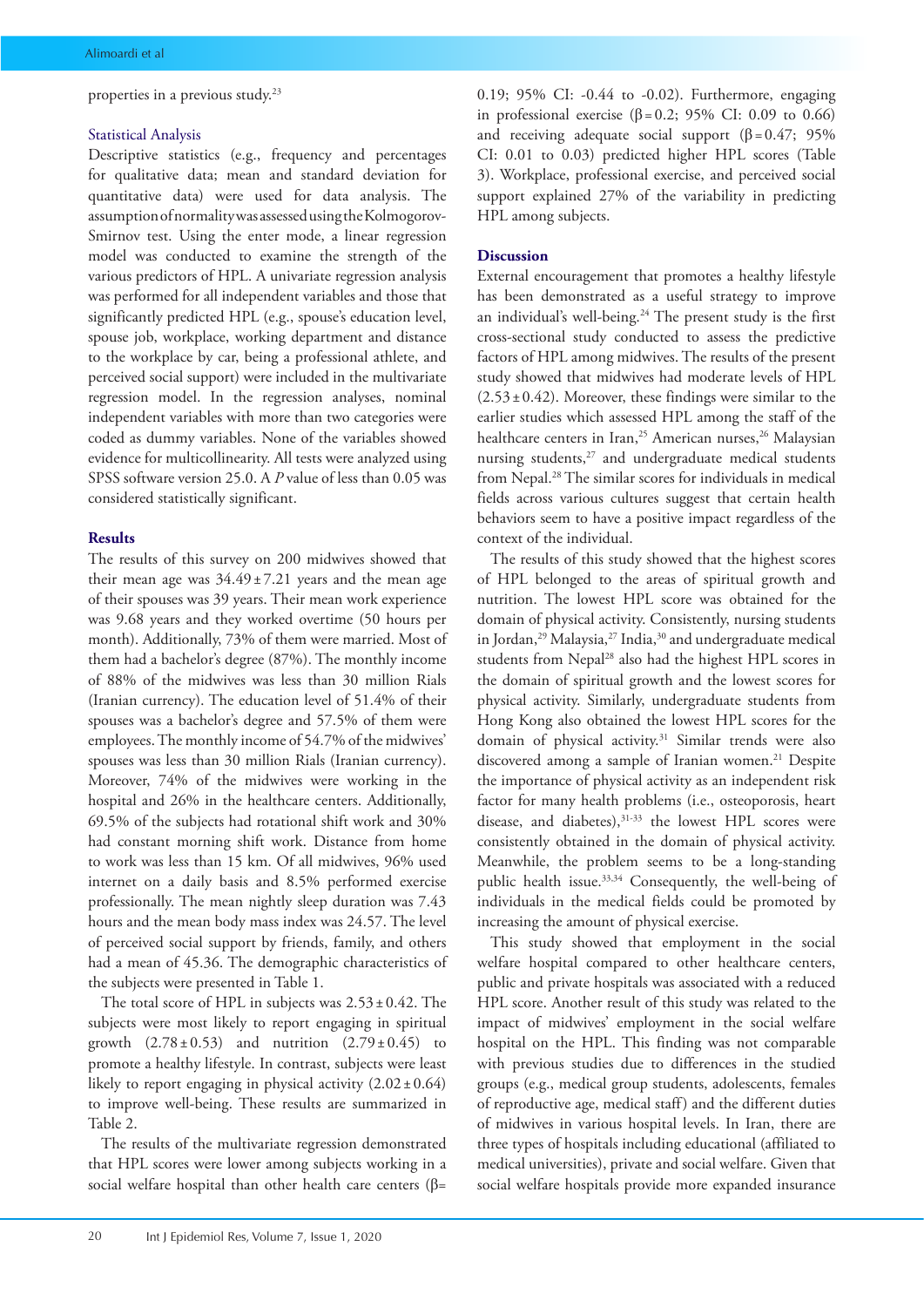| Table 1. The Demographic Characteristics of the Midwives |
|----------------------------------------------------------|
|                                                          |

| Categorical variables                        |                                  | No. (%)    |
|----------------------------------------------|----------------------------------|------------|
|                                              | Married                          | 146 (73)   |
| Marital status                               | Single                           | 53 (26.5)  |
|                                              | Divorced                         | 1(0.5)     |
|                                              | Associate degree                 | 6(3)       |
| <b>Education</b> level                       | Bachelor's degree                | 174 (87)   |
|                                              | Master's degree                  | 20(10)     |
|                                              | 10-30 million                    | 176 (88)   |
| Midwives' salary (Rial,<br>Iranian currency) | 30-50 million                    | 22 (11)    |
|                                              | $> 50$ million                   | 2(1)       |
|                                              | Health center                    | 52 (26)    |
|                                              | Public hospital                  | 86 (43)    |
| Workplace                                    | Private hospital                 | 39 (19.5)  |
|                                              | Social Welfare Hospital          | 23 (11.5)  |
|                                              | Healthcare provider              | 19(9.5)    |
|                                              | Midwife in the healthcare center | 39 (19.5)  |
|                                              | Labor                            | 67 (33.5)  |
| Occupation                                   | Postpartum                       | 41 (20.5)  |
|                                              | Prenatal                         | 18(9)      |
|                                              | Emergency                        | 16(8)      |
|                                              | Fixed morning                    | 60 (30)    |
| Work shift status                            | Fixed night                      | 1(0.5)     |
|                                              | Rotational                       | 139 (69.5) |
| Social network access                        | Yes                              | 192 (96)   |
|                                              | No                               | 8(4)       |
|                                              | Independent                      | 107 (53.5) |
| Living status                                | With own family                  | 85 (42.5)  |
|                                              | With the husband family          | 8(4)       |
|                                              | Under diploma                    | 7(3.5)     |
|                                              | Associate degree                 | 23(11.5)   |
| Spouse's education<br>level                  | Bachelor's degree                | 75 (37.5)  |
|                                              | Master's and doctoral degree     | 41(20.5)   |
|                                              | Total                            | 146 (73)   |
|                                              | $<$ 10 million                   | 10(5)      |
| Spouse's salary (Rial,                       | 10-30 million                    | 70 (35)    |
| Iranian currency)                            | 30-50 million                    | 45(22.5)   |
|                                              | $> 50$ million                   | 21 (10.5)  |
|                                              | Total                            | 146 (73)   |
|                                              | Unemployed                       | 3(1.5)     |
|                                              | Worker                           | 6(3)       |
| Spouse job                                   | Private sector                   | 46 (23)    |
|                                              | Employee                         | 84 (42)    |
|                                              | <b>Retired</b>                   | 7(3.5)     |
|                                              | Total                            | 146 (73)   |
|                                              | Private sector                   | 16(8)      |
| Employment status                            | Contract                         | 75 (37.5)  |
|                                              | Formal                           | 77 (38.5)  |

|                                         | $<$ 15 minutes |               | 89 (44.5) |
|-----------------------------------------|----------------|---------------|-----------|
| Distance to the work<br>place by car    | 15-30 minutes  |               | 79 (39.5) |
|                                         | $>$ 30 minutes |               | 32 (16)   |
| Professional athlete                    | Yes            |               | 17(8.5)   |
|                                         | No             |               | 183(91.5) |
| <b>Continuous Variables</b>             |                | Mean (SD)     |           |
| Age of midwife (y)                      |                | 34.49 (7.21)  |           |
| Work experience (y)                     |                | 9.68 (7.19)   |           |
| Number of children                      |                | 0.90(0.95)    |           |
| Body mass index                         |                | 24.57 (3.46)  |           |
| Perceived social<br>support             |                | 45.36 (9.32)  |           |
| Spouse's age                            |                | 39.01 (7.35)  |           |
| Overtime work hours                     |                | 50.09 (31.54) |           |
| Hours of network use<br>within 24 hours |                | 2.22(2.13)    |           |
| Sleep hours                             |                | 7.43(1.33)    |           |

services and are not affiliated to medical universities, people tend to refer to them more than two other types. Therefore, these hospitals have more workloads for their personnel including midwives. Midwives working at this hospital are faced with a large number of clients such as midwifery students, educators, and residents and they lack supportive services for patients. Therefore, the workload might be the cause of the negative association between HPL and employment in the social welfare hospital.

Furthermore, various studies have demonstrated that factors such as age,  $29,30$  gender,  $29$  occupation,  $21,31$  number of children, educational level, education, and occupation of spouse<sup>21</sup> can affect the individual's HPL score. Yet, none of the aforementioned factors was significantly related to the HPL among midwives in our sample. Similar work conditions and education levels among our subjects might be the potential reason for such inconsistency. These results indicate that health promoting behaviors are affected by cultural, social, and economic factors. Therefore, it is necessary to further examine these behaviors and related factors among different groups.

Additionally, social interaction and social support are known to be important domains within an individual's life35 and have been established as a crucial element that maintains well-being.<sup>36</sup> The results of the present study confirm the positive effect of midwives' perceived social support on HPL. Consistently, several studies showed a significant positive relationship between the overall score of the HPL and social support.10,34,37,38 Regarding the positive and significant relationship between perceived social support (by family, friends, and others) and HPL, it seems that having social support can improve the health of midwives. The nature of the midwives' job, especially the midwives working in the hospital, and having multiple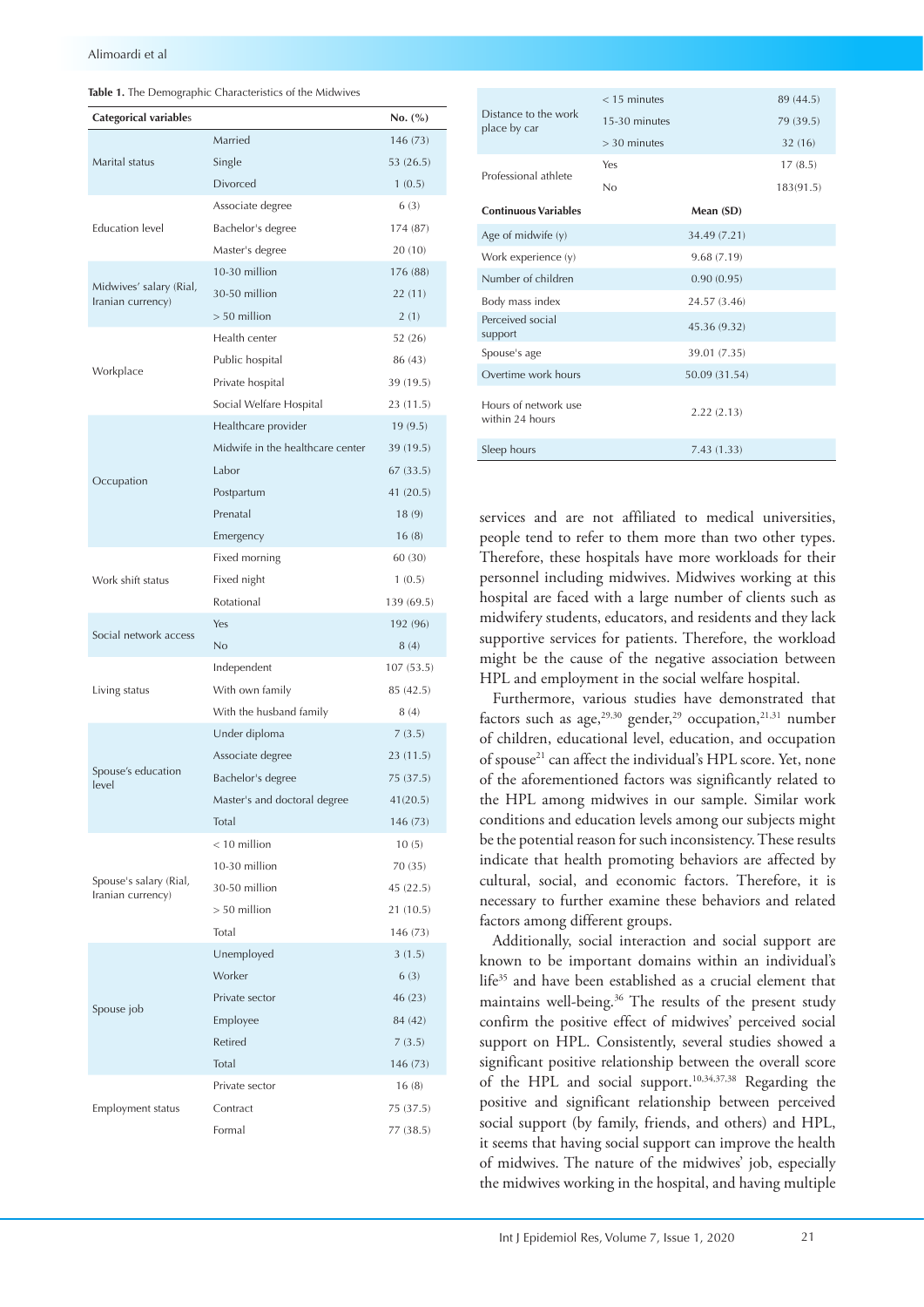|  | Table 2. Health Promoting Lifestyle Profile-II (HPLP-II) and its Domains |
|--|--------------------------------------------------------------------------|
|--|--------------------------------------------------------------------------|

|                             | Minimum* | Maximum | Mean (SD)  |
|-----------------------------|----------|---------|------------|
| <b>HPIP</b>                 | 1.52     | 3.74    | 2.53(0.42) |
| Health responsibility       | 1.67     | 3.89    | 2.67(0.49) |
| Stress management           | 1.25     | 3.75    | 2.23(0.50) |
| Interpersonal relationships | 1.56     | 3.89    | 2.7(0.46)  |
| Spiritual growth            | 1.33     | 4.00    | 2.78(0.53) |
| Nutrition                   | 1.33     | 4.00    | 2.79(0.45) |
| Physical activity           | 1.00     | 4.00    | 2.02(0.64) |

HPLP: Health Promoting Lifestyle Profile.

\*Range of acquirable scores for all subscales and total scale is 1-4.

shifts may necessitate receiving support from others.

Another significant factor explaining the concept of HPL was being a professional athlete. Engaging in professional sports increased the individual's regular exercise and physical activity. Consistently, Bang et al reported that the level of physical activity and HPL had a significant positive relationship with the health status of students.<sup>39</sup> Moreover, Aliabadi et al reported that regular exercise and physical activity had the greatest impact on the HPL of female

**Table 3.** Multivariate Regression Analysis

students.40 This finding was consistent with the results of the present study indicating that doing professional exercise could promote a healthy lifestyle.

## **Limitations**

One of the main limitations of the present study was data collection using the self-report method by the midwives. Given that non-random sampling method was used in this study, the generalizability of our findings may be limited.

#### **Conclusion**

This study demonstrated that a social support network, professional growth experiences, and place of employment all play a major role in predicting HPL scores. The lowest scores on the HPL measure were attained in the physical activity subscale. This identifies that there could be potential barriers that prevent midwives from engaging in physical activity. Identifying barriers can help design and implement health promotion interventions in this group. Overall, the place of work, professional exercise, and perceived social support accounted for 27% of the variance of the study concept. Therefore, the adoption of measures to provide midwives with opportunities for physical activity and the creation of additional support

| Model                                   |                                  | Unstandardized Coefficients Standardized Coefficients |            |             | P Value | 95% CI for B       |                    |
|-----------------------------------------|----------------------------------|-------------------------------------------------------|------------|-------------|---------|--------------------|--------------------|
|                                         |                                  | B                                                     | Std. Error | <b>Beta</b> |         | <b>Lower Bound</b> | <b>Upper Bound</b> |
| Spouse's<br>education level             | Bachelor's degree                |                                                       |            | $RG*$       |         |                    |                    |
|                                         | Under diploma                    | $-0.12$                                               | 0.17       | $-0.06$     | 0.47    | $-0.45$            | 0.21               |
|                                         | Associate degree                 | $-0.05$                                               | 0.10       | $-0.04$     | 0.63    | $-0.25$            | 0.15               |
|                                         | Master and doctoral degree       | 0.02                                                  | 0.07       | 0.02        | 0.81    | $-0.13$            | 0.17               |
|                                         | Employee                         |                                                       |            | <b>RG</b>   |         |                    |                    |
| Spouse's job                            | Unemployed                       | 0.13                                                  | 0.23       | 0.04        | 0.53    | $-0.33$            | 0.59               |
|                                         | Worker                           | $-0.18$                                               | 0.19       | $-0.09$     | 0.33    | $-0.55$            | 0.18               |
|                                         | Private sector                   | 0.00                                                  | 0.08       | 0.00        | 0.96    | $-0.15$            | 0.16               |
|                                         | Retired                          | 0.06                                                  | 0.15       | 0.03        | 0.68    | $-0.23$            | 0.35               |
|                                         | Public hospital                  |                                                       |            | <b>RG</b>   |         |                    |                    |
| <b>Work Place</b>                       | Healthcare center                | 0.03                                                  | 0.18       | 0.04        | 0.19    | 0.85               | $-0.32$            |
|                                         | Private Hospital                 | $-0.15$                                               | 0.10       | $-0.14$     | 0.15    | $-0.35$            | 0.05               |
|                                         | Social welfare Hospital          | $-0.23$                                               | 0.11       | $-0.19$     | 0.03    | $-0.44$            | $-0.02$            |
|                                         | Delivery room                    |                                                       |            | <b>RG</b>   |         |                    |                    |
| Working<br>department                   | Healthcare provider              | $-0.09$                                               | 0.12       | $-0.07$     | 0.45    | $-0.33$            | 0.15               |
|                                         | Midwife in the healthcare center | $-0.07$                                               | 0.10       | $-0.07$     | 0.49    | $-0.26$            | 0.13               |
|                                         | Postpartum                       | $-0.11$                                               | 0.09       | $-0.10$     | 0.24    | $-0.30$            | 0.07               |
|                                         | Prenatal                         | $-0.01$                                               | 0.13       | $-0.01$     | 0.95    | $-0.27$            | 0.25               |
|                                         | Emergency                        | $-0.15$                                               | 0.14       | $-0.09$     | 0.30    | $-0.42$            | 0.13               |
| Distance to<br>the work place<br>by car | Distance< 15 minutes             |                                                       |            | <b>RG</b>   |         |                    |                    |
|                                         | 15-30 minutes                    | $-0.13$                                               | 0.07       | $-0.15$     | 0.07    | $-0.26$            | 0.01               |
|                                         | $>$ 30 minutes                   | $-0.07$                                               | 0.11       | $-.005$     | 0.56    | $-0.29$            | 0.16               |
| Professional                            | No                               |                                                       |            | <b>RG</b>   |         |                    |                    |
| athlete                                 | Yes                              | 0.37                                                  | 0.14       | 0.20        | 0.01    | 0.09               | 0.66               |
| Perceived social support                |                                  | 0.02                                                  | 0.00       | 0.47        | 0.00    | 0.01               | 0.03               |

\*RG=Reference Group, R=0.60, R<sup>2</sup>=0.36, Adjusted R<sup>2</sup>=0.27.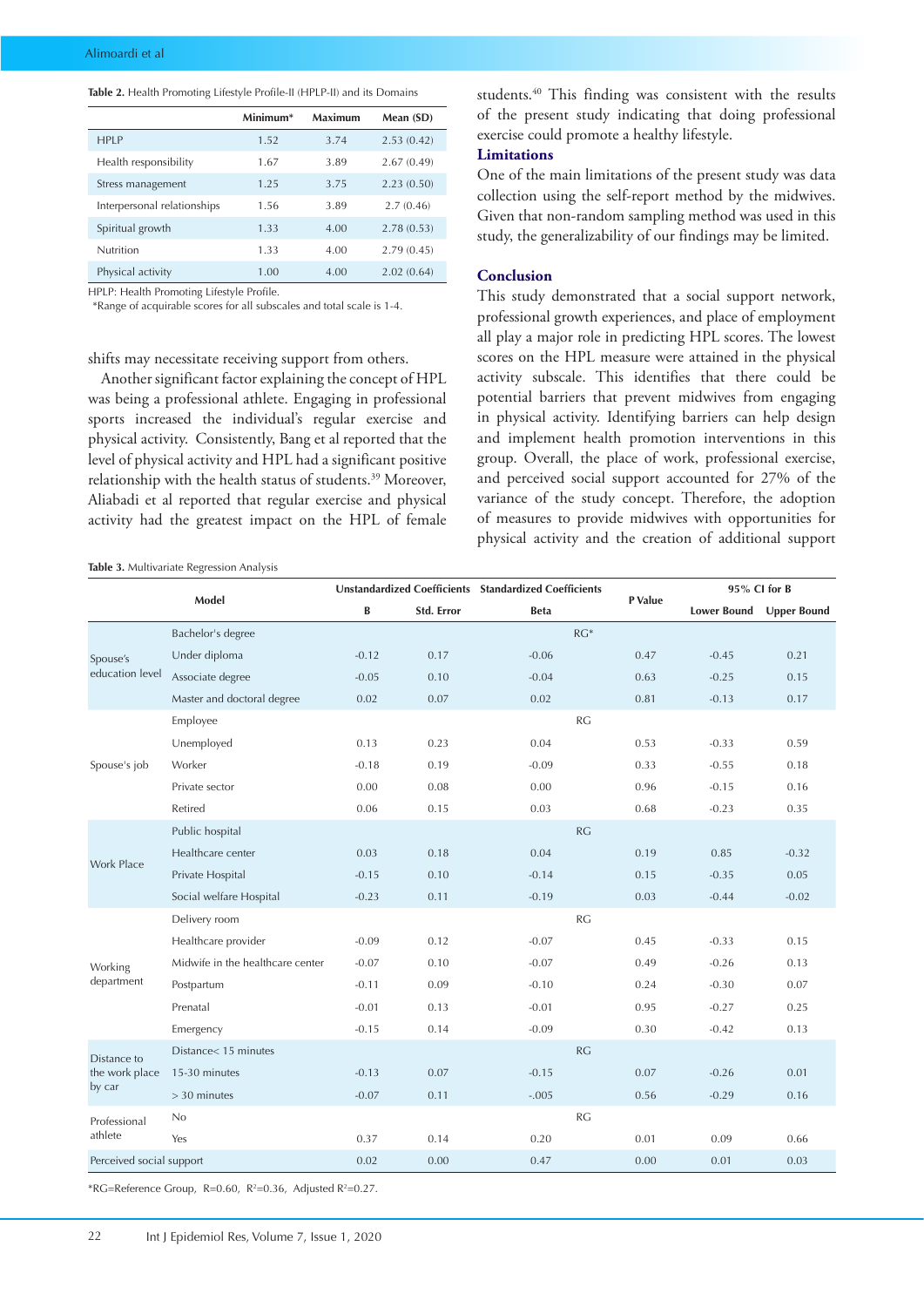networks can help them improve their lifestyle.

## **Ethical Approval**

The appropriate permissions from the Research Deputy of Qazvin University of Medical Sciences, hospitals, and health care centers were achieved before conducting the study. All midwives who were eligible and willing to participate in the study signed a written consent form. The research project was approved by the Ethics Committee of Qazvin University of Medical Sciences (Ethical Approval Code: IR.QUMS.ERC.1396.332).

## **Conflict of Interest Disclosures**

No conflict of interests was declared by the authors.

#### **Funding/Support**

This study was financially supported by the Research Administration of Qazvin University of Medical Sciences, Qazvin, Iran.

## **Acknowledgements**

The authors would like to thank Maryam Mafi for statistical analysis of the data. Additionally, our gratitude should be extended to the staff in healthcare centers for their collaboration in this study.

#### **References**

- 1. Edelman CL, Mandle CL, Kudzma EC. Health Promotion Throughout the Life Span - E-Book. Elsevier Health Sciences; 2017.
- 2. Dalvandi A, Maddah SSB, Khankeh HR, Parvaneh SH, Bahrami F, Hesam Zadeh A, et al. The health-oriented lifestyle in Islamic culture. Journal of qualitative Research in Health Sciences. 2013;1(4):332-43. [Persian].
- 3. Tol A, Tavassoli E, Shariferad GR, Shojaeezadeh D. Healthpromoting lifestyle and quality of life among undergraduate students at school of health, Isfahan university of medical sciences. J Educ Health Promot. 2013;2:11. doi: 10.4103/2277- 9531.108006.
- 4. Walker SN, Sechrist KR, Pender NJ. The health-promoting lifestyle profile: development and psychometric characteristics. Nurs Res. 1987;36(2):76-81.
- 5. Nacar M, Baykan Z, Cetinkaya F, Arslantas D, Ozer A, Coskun O, et al. Health promoting lifestyle behaviour in medical students: a multicentre study from Turkey. Asian Pac J Cancer Prev. 2014;15(20):8969-74. doi: 10.7314/ apjcp.2014.15.20.8969.
- 6. Mohammadi Zeidi I, Pakpour Hajiagha A, Mohammadi Zeidi B. Reliability and validity of Persian version of the healthpromoting lifestyle profile. Journal of Mazandaran University of Medical Sciences. 2012;21(1):102-13. [Persian].
- 7. Kim HJ, Choi-Kwon S, Kim H, Park YH, Koh CK. Healthpromoting lifestyle behaviors and psychological status among Arabs and Koreans in the United Arab Emirates. Res Nurs Health. 2015;38(2):133-41. doi: 10.1002/nur.21644.
- 8. Pender NJ, Murdaugh CL, Parsons MA. Health Promotion in Nursing Practice. 5th ed. Upper Saddle River, NJ: Pearson/ Prentice Hall; 2006.
- 9. Damirchi F, Khodabakhshi Koolaee A. Differences between health-promoting lifestyle among sex worker with substance

use and non-substance use women (Case study in Tehran). Community Health. 2016;3(3):239-47.

- 10. Peker K, Bermek G. Predictors of health-promoting behaviors among freshman dental students at Istanbul University. J Dent Educ. 2011;75(3):413-20.
- 11. Mak YW, Kao AHF, Tam LWY, Tse VWC, Tse DTH, Leung DYP. Health-promoting lifestyle and quality of life among Chinese nursing students. Prim Health Care Res Dev. 2018;19(6):629- 36. doi: 10.1017/s1463423618000208.
- 12. Hosseini M, Ashktorab T, Taghdisi M. Health promotion lifestyle in nursing students: a systematic review. Journal of Health Promotion Management. 2013;2(1):66-79. [Persian].
- 13. Caldwell LL. Leisure and health: why is leisure therapeutic? Br J Guid Counc. 2005;33(1):7-26. doi: 10.1080/03069880412331335939.
- 14. Harter JK, Schmidt FL, Keyes CL. Well-being in the workplace and its relationship to business outcomes: a review of the Gallup studies. In: Keyes CLM, Haidt J, eds. Flourishing: Positive Psychology and the Life Well-Lived. American Psychological Association; 2003. p. 205-24. doi: 10.1037/10594-009.
- 15. Hall LH, Johnson J, Watt I, Tsipa A, O'Connor DB. Healthcare staff wellbeing, burnout, and patient safety: a systematic review. PLoS One. 2016;11(7):e0159015. doi: 10.1371/ journal.pone.0159015.
- 16. Hadizadeh Talasaz Z, Nourani Saadoldin S, Shakeri MT. Relationship between components of quality of work life with job satisfaction among midwives in Mashhad, 2014. Hayat. 2015;21(1):56-67. [Persian].
- 17. Sakkaki M, Hajimiri K, Farsi F. Quality of work life among midwives working in Zanjan university of medical sciences hospitals. Preventive Care in Nursing & Midwifery Journal. 2013;2(2):41-8. [Persian].
- 18. Safaei M, Abedian Z, Mazlum SR. Relationship between job stress and work ability among Mashhad health centers employed midwives. Journal of Torbat Heydariyeh University of Medical Sciences. 2016;4(1):30-5. [Persian].
- 19. Masoumi SZ, Mirzaiinajmabadi K, Shobeiri F, Khodakarami B, Montazeri A. Quality of life among midwives working in hospitals, in Hamedan, Iran. Payesh. 2013;12(3):283-8. [Persian].
- 20. Hasanpour L, Zohari Anboohi S, Safari M, Naderiravesh N, Khodakarim S. Factors associated with nurses' lifestyles in nurses of Tehran hospitals in 2012. Faculty of Nursing of Midwifery Quarterly. 2016;25(91):65-73. [Persian].
- 21. Abedi P, Jorfi M, Afshari P. Evaluation of the health promotion lifestyle and its related factors in reproductive aged women in Ahvaz, Iran. Community Health Journal. 2015;9(1):68-74. [Persian].
- 22. Bruwer B, Emsley R, Kidd M, Lochner C, Seedat S. Psychometric properties of the multidimensional scale of perceived social support in youth. Compr Psychiatry. 2008;49(2):195-201. doi: 10.1016/j.comppsych.2007.09.002.
- 23. Bagherian-Sararoudi R, Hajian A, Ehsan HB, Sarafraz MR, Zimet GD. Psychometric properties of the persian version of the multidimensional scale of perceived social support in iran. Int J Prev Med. 2013;4(11):1277-81.
- 24. Siboni F, Khatooni M, Atashi V. Health-promoting lifestyle practices among patients with chronic diseases and its related factors. Soc Health Behav. 2018;1(2):67-73. doi: 10.4103/shb. shb\_29\_18.
- 25. Mahmoodi H, Asghari Jafarabadi M, Mohammadi Y, Shirzadi S, Sadeghi M, Sharifisaqezi P. Correlation of body mass index and health-promoting lifestyle among health care workers of Saqqez city. Journal of Health Promotion Management. 2016;5(2):42-51. [Persian].